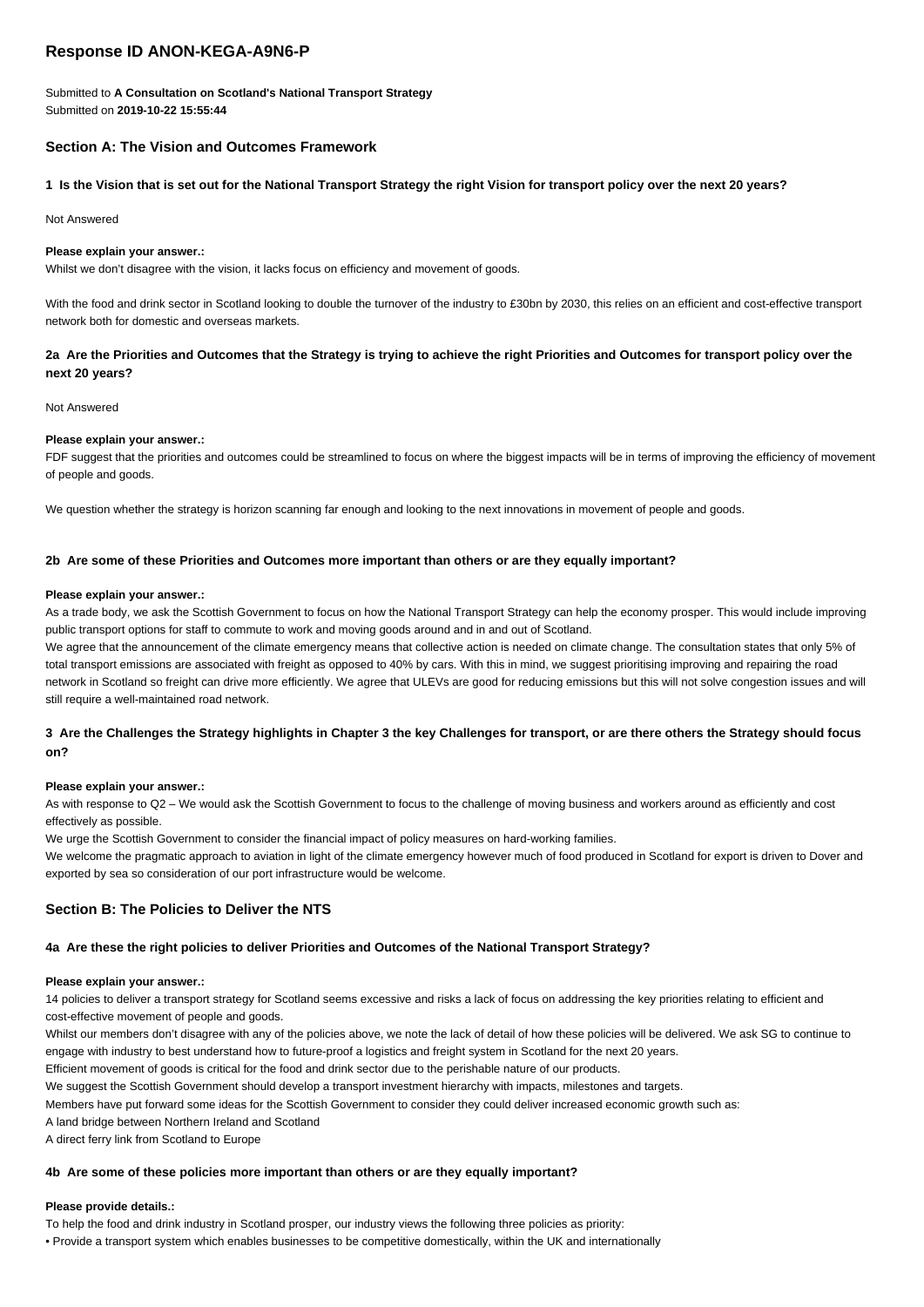• Provide a high-quality transport system that integrates Scotland and recognises our different geographic needs

• Improve and enable the efficient movement of people and goods on our transport system

We emphasise our response to Q4a – there is a lack of detail on how the Scottish Government will achieve these aims. In our view, to deliver these policies, the Scottish Government should aim to invest in , for example,

Repairing and improving Scotland's road network – not just trunk roads. This will allow HGVs to drive more efficiently and speed up the movement of food and drink products.

## **Section C: Transport governance – democracy, decision-making and delivery**

# **5a Are there specific decisions about transport in Scotland that are best taken at the national level (e.g. by Transport Scotland or the Scottish Government), at a regional (e.g. by Regional Transport Partnerships ), or at a local level (e.g. by Local Authorities)?**

**Please explain your answer, by providing examples of where you believe transport related decisions should be taken.:** FDF members suggest that the Scottish Government could support regional decisions with a policy framework and or guiding principles for Local Authorities.

**5b Should local communities be involved in making decisions about transport in Scotland? If so, how should they be involved, and on which specific issues should they be involved in making decisions on?**

## **Please explain your answer, by providing examples of which transport decisions local communities should be involved in, also suggesting how they should be involved.:**

In our view, decisions about local requirements for transport should involve businesses and the wider community as businesses have different needs to and communities should be involved.

## **Section D: The Strategy as a whole**

# **6 Does the National Transport Strategy address the needs of transport users across Scotland, including citizens and businesses located in different parts of the country?**

Not Answered

## **Please explain your answer.:**

Currently the strategy is too high level for us to be able to answer this. We would welcome the opportunity to input in to shaping any delivery plans for the policies outlined above.

# **Section E: Looking Ahead**

## **7a What aspects of the transport system work well at the moment?**

**Please provide details.:**

**7b What practical actions would you like to see the National Transport Strategy take to encourage and promote these?**

**Please provide details.:**

## **8a What aspects of the transport system do not work well at the moment?**

### **Please provide details.:**

The road network is in an extremely poor state of repair and requires urgent attention to bring it in to a fit state.

The current system is very poorly integrated.

The food and drink supply chain is built on the "just in time" delivery model where retailers do not hold back stock of products. This is to minimise wastage. The current transport system lacks resilience, over the last few winters, when there has been severe weather, the entire transport system has ground to a halt in Scotland resulting in empty shelves in grocery retailers and panic buying by consumers.

#### **8b What practical actions would you like to see the National Transport Strategy take to improve these?**

#### **Please provide details.:**

We agree that the Scottish Government should be held accountable for the transport infrastructure in Scotland and that the strategy should be evidence-based. We add that the evidence-base should including horizon scanning to understand what the future demands on the transport infrastructure should be. The Scottish Government must be careful when making decisions about "managing demand" for transport. The strategy cites making investment decisions based on The Sustainable Transport Hierarchy – there is no provision made for movement of goods and logistics in this hierarchy – the Scottish Government must consider movement of goods as well as people in future investment in the transport infrastructure.

In addition, the strategy makes mention of the Scottish Government's support for the Workplace parking levy under the heading of the "sustainable investment hierarchy".

Our members are deeply disappointed to see this piece of punitive legislation going ahead when in many cases there are no alternative ways for our workforce to get to and from food and drink manufacturing sites. A levy of £400 per year passed down to an employee will increase the average weekly transport cost for an individual by more than 11%. (Scottish Government cites ONS data for average spend on transport as £68.20)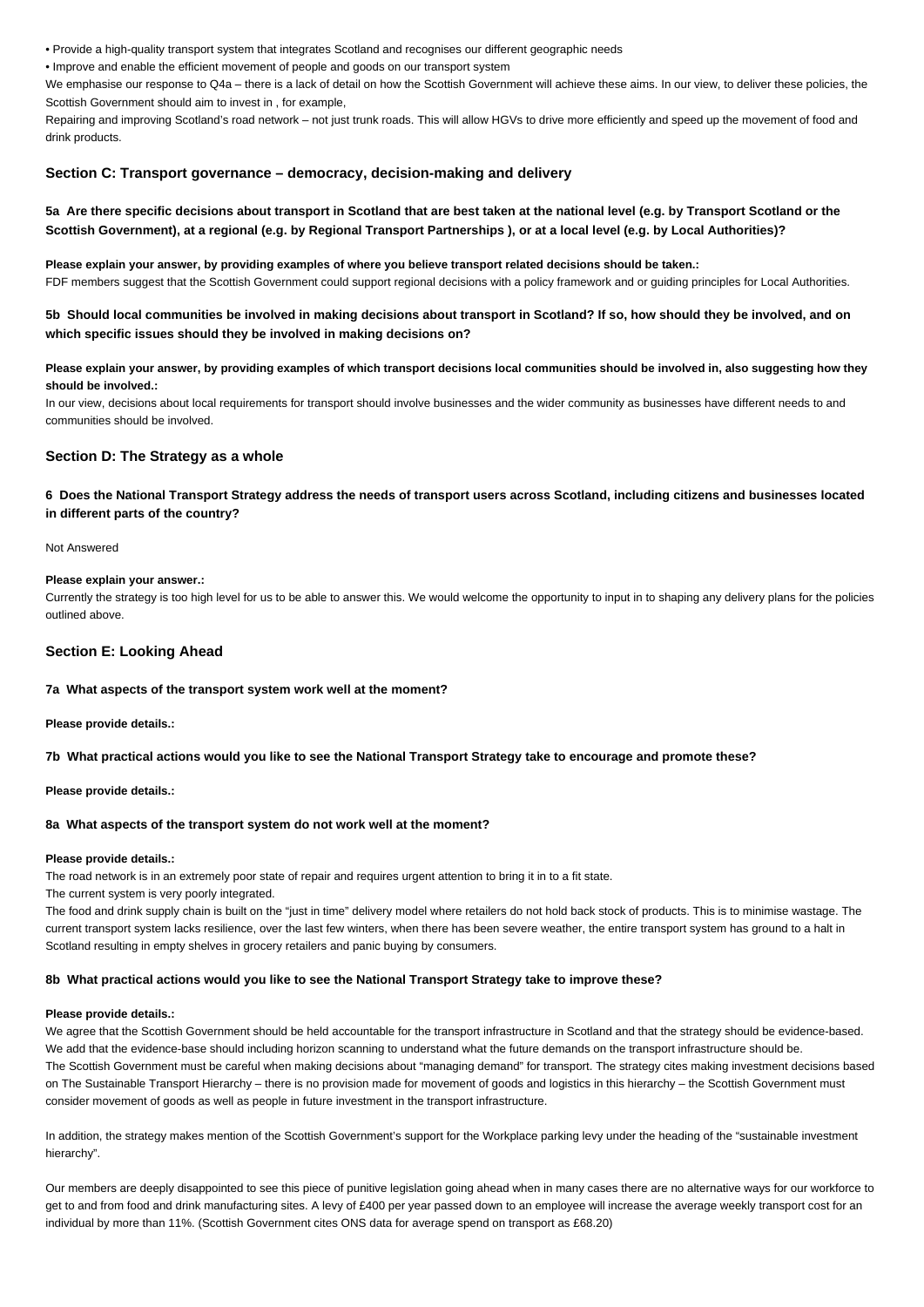# **9 Chapter 6 of the Strategy sets out immediate actions the Scottish Government will take in three key areas: Increasing Accountability; Strengthening Evidence; and Managing Demand. Is there anything you would like to say about these actions?**

**Please provide details.:**

## **10 Is there anything else you would like to say about the National Transport Strategy?**

### **Please provide details.:**

We stress that the response to question 1 is not a simple 'yes' or 'no' answer. We do not disagree but we do not think this is tailored or specific enough to the movemnt of people and goods.

This submission is made by the Food and Drink Federation (FDF) Scotland. FDF Scotland represents the food and drink manufacturing industry in Scotland. We are Scotland's largest manufacturing sector, accounting for 30% of total manufacturing turnover and our gross value added to the economy is £3.8bn, representing 29.7% of Scottish manufacturing value added. We have 1,015 food and drink manufacturing businesses, employing 45,000 people, which represents 25% of the Scottish manufacturing workforce.

The following Associations actively work with the Food and Drink Federation:

ABIM Association of Bakery Ingredient Manufacturers ACFM Association of Cereal Food Manufacturers BCA British Coffee Association BOBMA British Oats and Barley Millers Association BSIA British Starch Industry Association BSNA British Specialist Nutrition Association CIMA Cereal Ingredient Manufacturers' Association EMMA European Malt Product Manufacturers' Association FCPPA Frozen and Chilled Potato Processors Association FOB Federation of Bakers GFIA Gluten Free Industry Association PPA Potato Processors Association SA Salt Association SNACMA Snack, Nut and Crisp Manufacturers' Association SSA Seasoning and Spice Association UKAMBY UK Association of Manufacturers of Bakers' Yeast UKTIA United Kingdom Tea & Infusions Association Ltd

FDF also delivers specialist sector groups for members:

Biscuit, Cake, Chocolate and Confectionery Group (BCCC) Frozen Food Group Ice Cream Committee Meat Group Organic Group Seafood Industry Alliance

# **Section F: Strategic Environmental Assessment (SEA)**

**11 What are your views on the accuracy and scope of the information used to describe the SEA environmental baseline set out in the Environmental Report?**

**Please give details of additional relevant sources.:**

**12 What are your views on the predicted environmental effects as set out in the Environmental Report?**

**What are your views on the predicted environmental effects as set out in the Environmental Report?:**

**13 What are your views on the proposals for mitigation and monitoring of the environmental effects set out in the Environmental Report?**

**What are your views on the proposals for mitigation and monitoring of the environmental effects set out in the Environmental Report?:**

**14 Is there anything else you would like to say about the Environmental Report?**

**Is there anything else you would like to say about the Environmental Report?:**

## **About you**

**1 What is your name?**